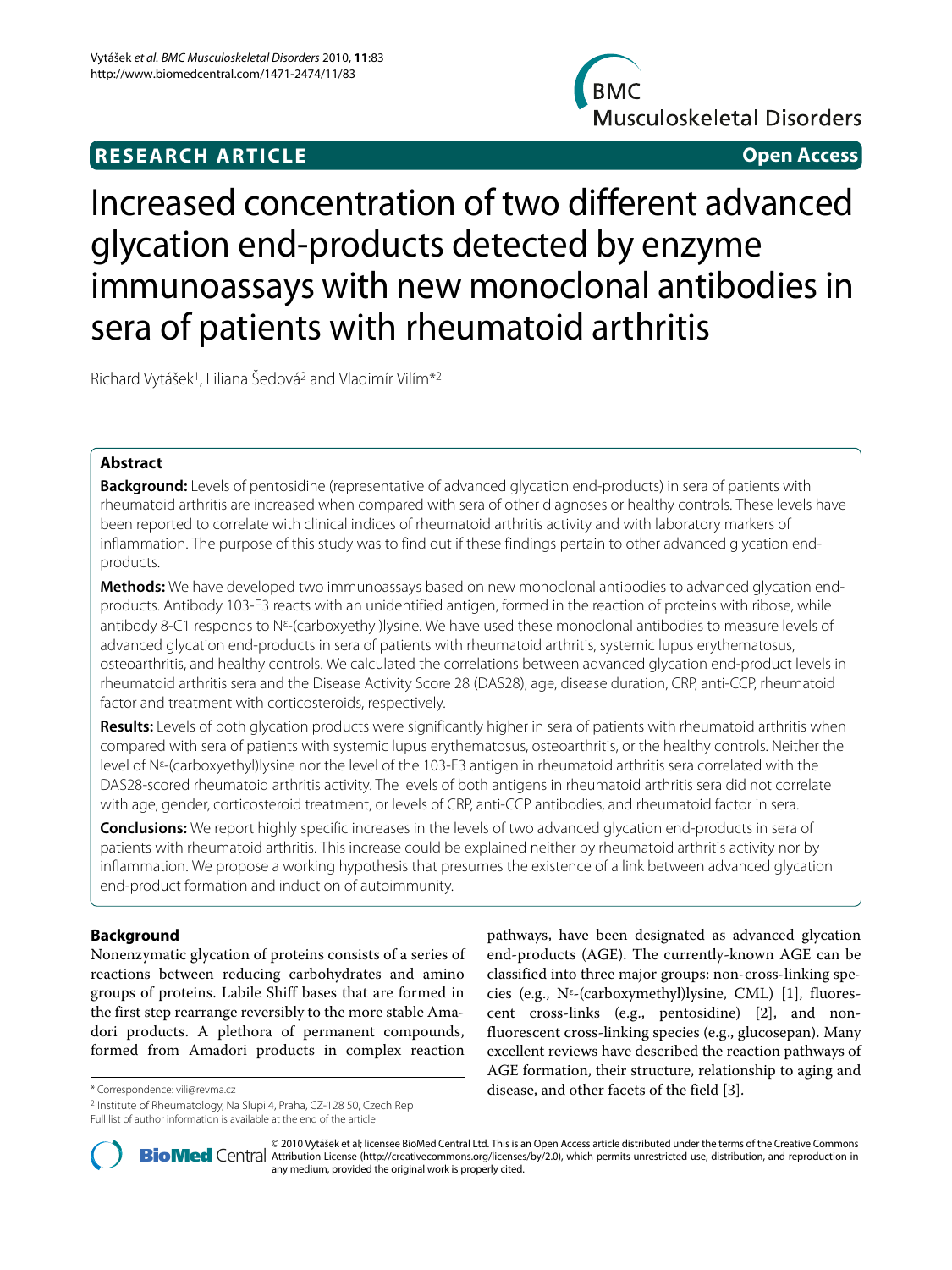Thus far, all studies aimed at measuring AGE levels in serum or plasma of patients with rheumatoid arthritis (RA) have been limited to exclusively measuring pentosidine using high-performance liquid chromatography (HPLC) [[4-](#page-9-3)[12](#page-9-4)]. RA sera were compared with sera of healthy controls [\[4](#page-9-3)[,7](#page-9-5)[,8](#page-9-6)], with sera of patients with osteoarthritis (OA) [[6](#page-9-7)], with sera of patients with systemic lupus erythematosus (SLE), or with sera of patients with diabetes [[5\]](#page-9-8). Pentosidine levels in plasma of RA patients were compared with levels in plasma of patients with OA, with levels in plasma of patients with diabetes, and with levels in plasma of normal subjects [[12](#page-9-4)]. Each of these studies reported an increased mean level of pentosidine in RA serum/plasma. Furthermore, Takahashi et al. [[4](#page-9-3)] concluded that the level of pentosidine in sera of RA patients reflects the activity of the disease, as the serum level of pentosidine correlated with clinical indices of RA activity, as well as with levels of serum markers of inflammation (CRP, ESR) and the level of rheumatoid factor (RF).

AGE are immunogenic; the preparation of polyclonal antibodies to pentosidine was announced by two groups within the past decade [[13,](#page-9-9)[14\]](#page-9-10). The first monoclonal antibody (mAb) to AGE, designated 6D12, was prepared in 1991 [[15\]](#page-9-11), but the corresponding antigen was identified only five years later as CML [[1\]](#page-9-0). Later, the authors reported cross-reactivity of this mAb to Nε-(carboxyethyl)lysine (CEL) [[16\]](#page-9-12). The development of the first specific mAb to CEL was reported in 2008 [[17\]](#page-9-13). MAb to pentosidine is also commercially available (Cosmo Bio Co, Tokyo, Japan); however, we are not aware of any published information regarding its use in enzyme immunoassays.

We wished to investigate whether the reported increase of pentosidine levels in RA sera, and the positive correlation between pentosidine serum level and RA activity, also pertain to other AGE molecules. In contrast to HPLC, immunoassays are potentially more useful in routine laboratory practice. Thus, we decided to develop original immunoassays based on new mAbs to AGE.

# **Methods**

# **Preparation of glycated antigens**

Antigens were prepared according to the following three procedures.

Procedure A: reaction of protein carriers (BSA, bovine crystallin, porcine thyroglobulin, ovalbumin) with ribose. Proteins (50 mg/ml) were dissolved in 0.25 M phosphate buffer (pH 7.8) containing 0.5 M ribose. After addition of 2 drops of toluene, the samples were incubated for 6 weeks at 37°C. All samples were dialyzed extensively against phosphate-buffered saline (PBS) after 6 weeks to remove free sugar, then incubated again at 37°C for

another 2 weeks to allow formed glycation products to ripen.

Procedure B: reaction of protein carriers with glyoxylic acid in the presence of sodium cyanoborohydride [\[18](#page-9-14)]. This reaction generates mainly CML.

Procedure C: reaction of protein carriers with pyruvate in the presence of sodium cyanoborohydride [\[19](#page-9-15)]. This reaction generates mainly CEL.

# **Preparation and selection of monoclonal antibodies**

Splenocytes of Balb/c mice immunized with particular antigens were electrofused [[20\]](#page-9-16) with cells from the myeloma line Sp2/0. Hybridoma supernatants were screened over several subsequent rounds to gradually focus the selection. 1) Screening against the immunizing hapten, bound to a different protein carrier. 2) Screening against all non-modified protein carriers (BSA, crystallin, thyroglobulin, ovalbumin) and these same protein carriers modified by glycation ("ribosylation," change of lysine to CML or CEL), coated to a solid phase. 3) Selected pairs of glycated carriers were tested for the ability to mutually inhibit binding of corresponding antibodies to coated antigens. In this step, we compared the affinity of antibodies for antigens presented either in solid or liquid phase. The requirement of an antibody with similar affinity for antigen presented in solid or liquid phases is necessitated by its intended use in an inhibition enzyme-linked immuno-sorbent assay (ELISA) depicted in the flow chart shown in Figure [1.](#page-2-0) The interaction of an antigen with an antibody that occurs in an inhibition mixture established on a low-binding plate (left side of the flow chart) takes place in liquid phase; the interaction of the antigen with free antibody, that occurs after transferring the inhibition mixture onto a high-binding plate coated with the antigen (right side of the flow chart), takes place in solid phase. It is important that antigen-antibody complexes that formed in the liquid phase should remain stable during this latter step. 4) Concentrations of antigens used for coating plates and dilutions of culture media containing particular antibodies were optimized by titration. Selected conditions were used to test the inhibition of mAb binding to corresponding antigens coated to plates by diluted human sera. This test directly addressed the presence of measurable hapten levels in human serum (i.e., use of the corresponding mAb for analysis of human sera by inhibition ELISA).

Two mAbs were selected for further work: 103-E3 (unidentified antigen formed in the reaction of proteins with ribose), and 8-C1 (CEL). Both these mAbs are  $\text{IgG}_1$ , kappa. These mAbs were isolated from culture media on Protein G, labeled with biotin, and used to develop inhibition ELISAs.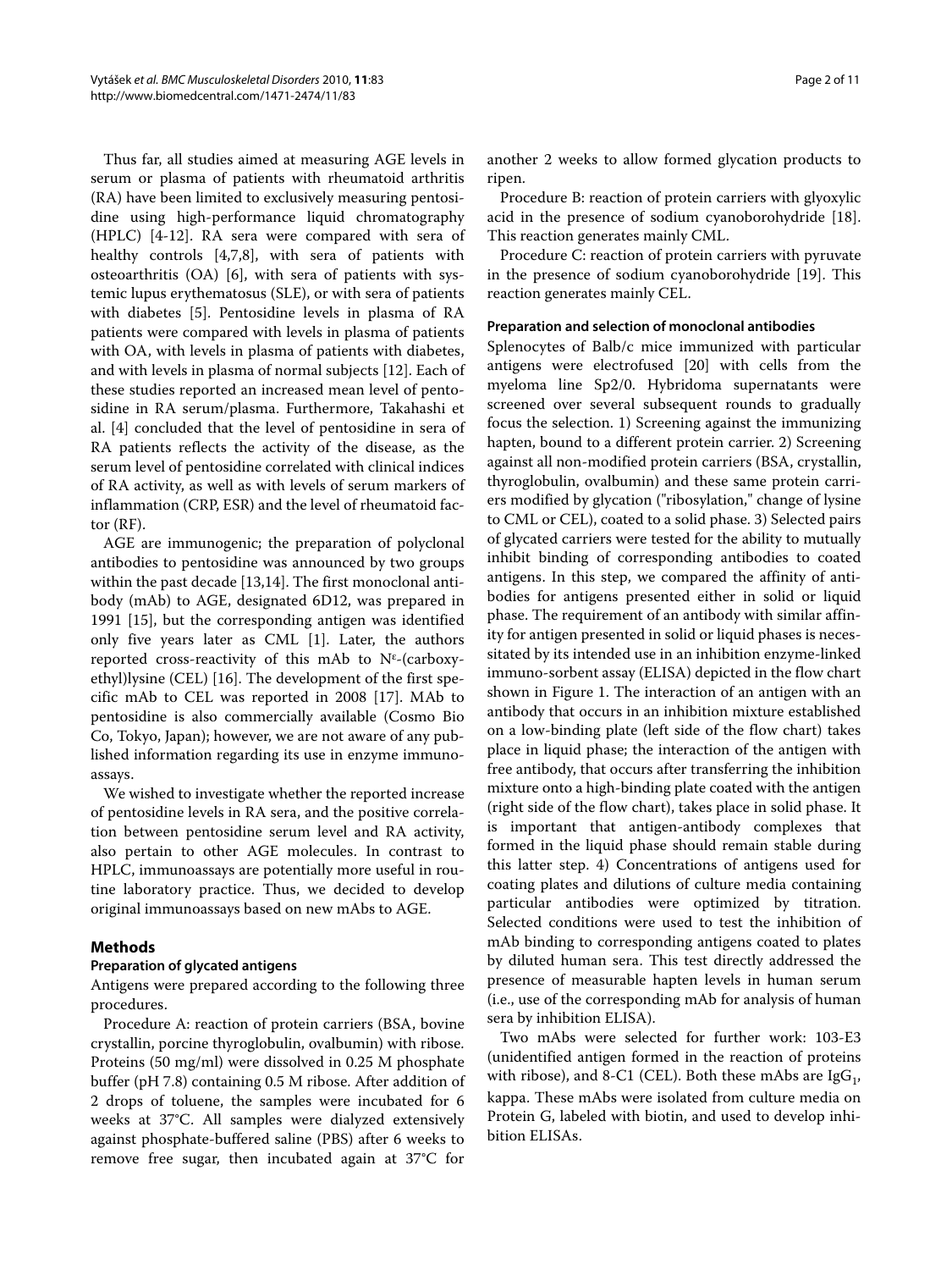<span id="page-2-0"></span>

#### **Development of ELISAs and their characterization**

We have developed an indirect inhibition ELISA for use with our mAbs. The steps for this procedure are shown in Figure [1.](#page-2-0)

We have used an AGE-modified high-molecular-weight protein as a temporal working standard, expressing results as its weight equivalents. Standards were either BSA glycated with ribose (Rib-BSA) for mAb 103-E3, or CEL-crystallin for mAb 8-C1. Either the same (Rib-BSA for mAb 103-E3) or the next from the set of proteins modified with corresponding AGE (CEL-ovalbumin for mAb 8-C1) was used as an antigen for coating high-binding plates. Maximum amplification of the signal was achieved by using a combination of biotin-labeled mAb

and ultra-sensitive streptavidin-peroxidase polymer for detection.

It was necessary to use extreme dilution of antibodies in the inhibition mixture to achieve the required sensitivity in both assays, as the antigen concentrations in the samples (sera) are very low. Therefore, we blocked not only the coated MaxiSorp plates used for ELISA, but also the low-binding plates used for incubation of the inhibition mixture. We used synthetic polymer polyvinylpyrrolidone (PVP) [\[21](#page-9-17)] for blocking the low-binding plates, and we also added it to all solutions used for dilution of antibodies and standards. Results can be affected, as any protein added to the inhibition mixture can hypothetically bind the antibody due to its natural content of AGE.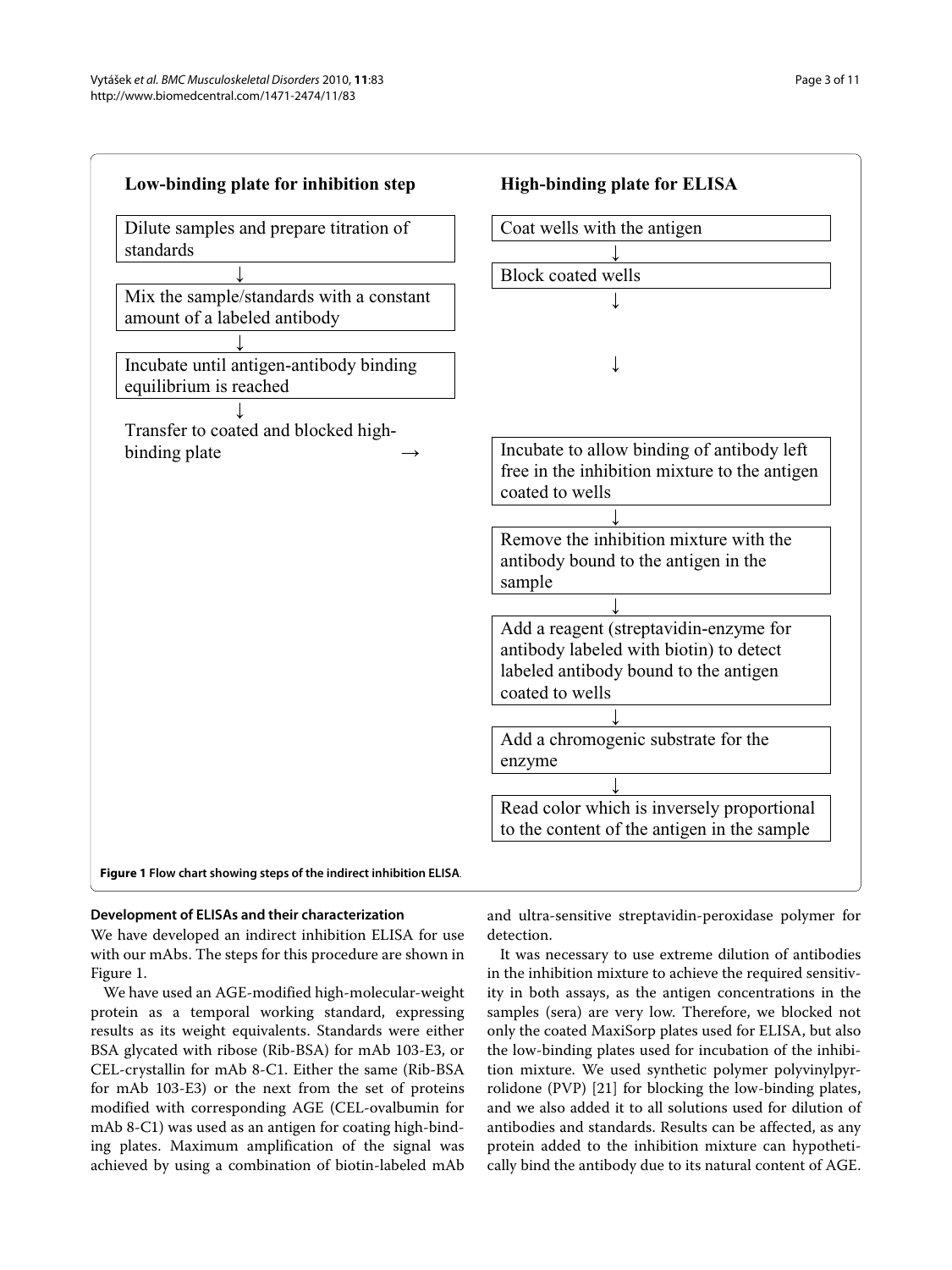Coated MaxiSorp plates were blocked with BSA; at this stage, the results can no longer be affected by any possible natural content of AGE in albumin.

Both ELISAs are very sensitive; titration curves of sera diluted  $20 \times$ ,  $40 \times$ , and  $80 \times$  in the inhibition mixture were practically parallel with the 4-parameter calibration curve that was obtained by titration of standards. Representative examples of both calibration curves are shown in Figure [2.](#page-3-0) Intra-assay variability of both ELISAs was approximately 5%. Inter-assay variability was higher (10- 20%), possibly due to an operator change during the course of the study. Sera sets that should be directly compared were measured, if possible, on one plate, to avoid possible bias from high inter-assay variability. For larger sets that had to be accommodated on several plates, coded sera samples of all diagnoses were grouped, and then the order of all samples was randomized. Results measured on different plates were always normalized to the mean of the octuplicate control (pooled) serum that was included on every plate. Results were taken from one of at least two independent measurements, performed at least one week apart.

Labeled mAbs stored at 4°C, and standards divided into small aliquots and stored at -20°C are stable for a minimum of several months. Serum samples are stable for one week if stored unfrozen at 4°C; frozen serum samples (- 70°C) are stable for a minimum of 10 freeze/thaw cycles. However, levels measured in the same sample differ depending on the storage method. Following the first freeze/thaw cycle, levels measured in frozen sera were approximately 10% higher than samples that were never

frozen. This change of approximately 10% remained unaltered during further freeze/thaw cycles. This phenomenon can be explained, in our opinion, by partial denaturation of serum proteins, leading to increased epitope accessibility for the antibody.

Since pentosidine prevails among species generated during *in vitro* glycation of proteins with ribose [[18\]](#page-9-14), we measured the level of 103-E3 antigen in a collection of sera with a known concentration of pentosidine determined by HPLC [\[8](#page-9-6)]. However, we found no correlation between the concentration of 103-E3 antigen measured with ELISA and the concentration of pentosidine (Braun and Vilim, unpublished results). This observation indicates that ribose-derived 103-E3 antigen is different from pentosidine. Since pentosidine is a product of glycoxidation, this conclusion is consistent with our addition of a drop of toluene to the ribosylation mixture to avoid bacterial contamination. Thus, conditions were created that preferred simple glycation over glycoxidation by blocking oxygen access to the glycation mixture.

# **Definitive protocol for inhibition ELISA with monoclonal antibody 103-E3**

#### **In-house prepared reagents**

BSA modified with ribose (Rib-BSA); mAb 103-E3 labeled with biotin (EZ-LINK™ NHS-LC-biotin, 21336, Pierce, Rockford, IL, USA) to molar ratio of IgG:biotin approximately 1:50 (b-103-E3).

#### **Plate coating**

"High-binding" MaxiSorp plates (F96, 442404, Nunc A/S, Roskilde, Denmark) were coated by Rib-BSA, 5 μg/ml in

<span id="page-3-0"></span>

**Figure 2 Representative examples of calibration curves of inhibition ELISAs with mAbs 8-C1 and 103-E3**. Duplicate calibration curves were established on one plate.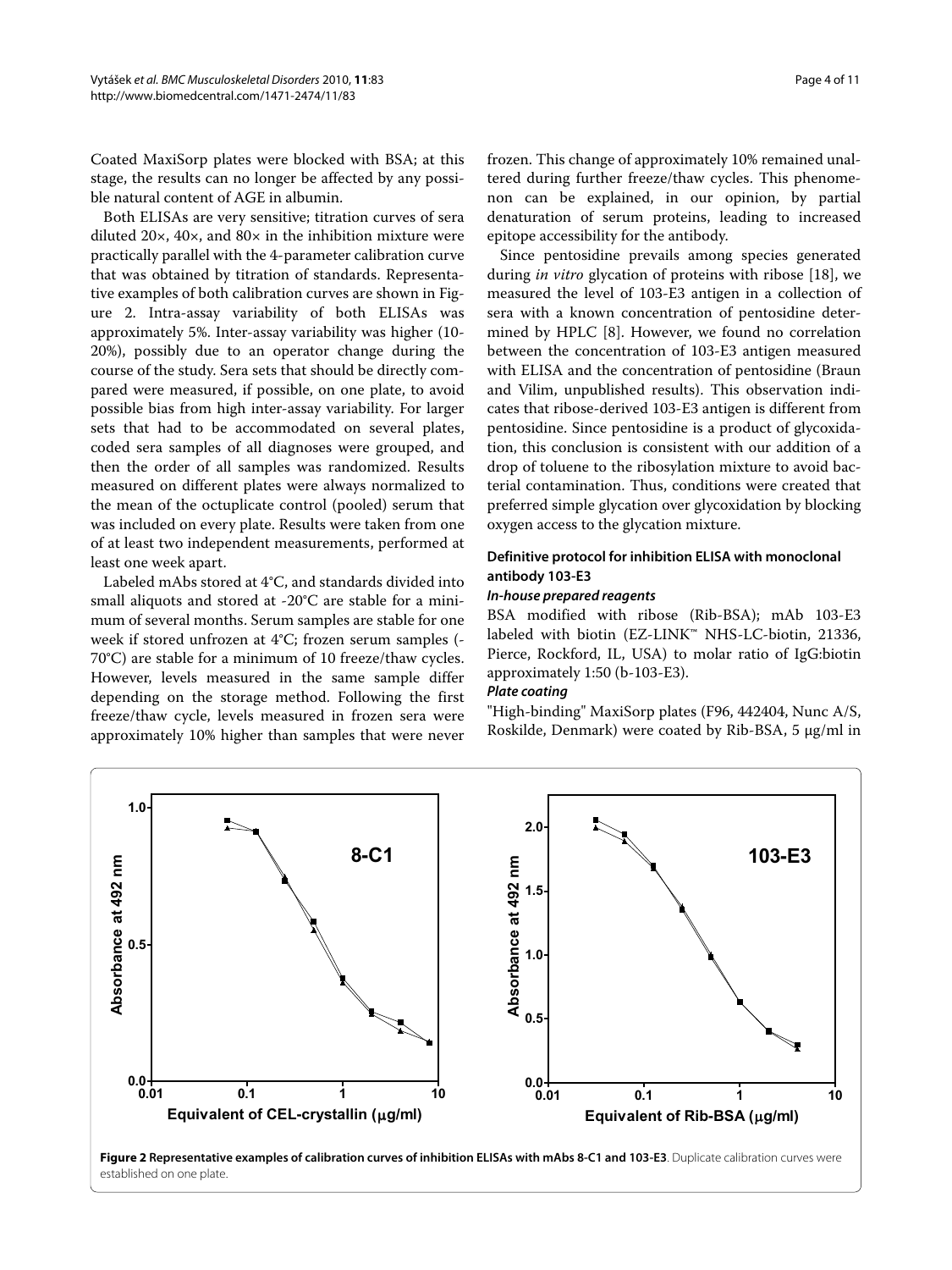50 mM carbonate/bicarbonate buffer (pH 9.2), 100 μl/ well. After addition of the antigen, the plate was covered with plate-sealing tape, incubated on an orbital shaker at room temperature (RT) for 2 hours, then stored at 4°C overnight.

#### **Inhibition step (Day 1)**

"Low-binding" plates for the inhibition step (either nontreated polypropylene U96 PP MicroWell Plates, 267385, Nunc, or non-treated polystyrene F96 MicroWell Plates, 269620, Nunc) were blocked by 1% PVP (PVP40, Sigma-Aldrich s.r.o., Praha, Czech Republic) in PBS (300 μl/well, 2 h RT on the orbital shaker). Blocked low-binding plates were immediately washed 3× with PBS/0.05% Tween 20 (TPBS) and used to set up an inhibition mixture. Standard (Rib-BSA) was diluted as well as titrated in PBS/1% PVP/0.02% sodium azide (PBS/PVP/azide); titration started at 8 μg/ml, and the resulting volume after titration was 70 μl/well. Sera were diluted 10× in PBS/PVP/azide and assayed in duplicate. 70 μl b-103-E3 diluted 100,000× in PBS/PVP/azide were added to each well containing 70 μl of standard or diluted serum. The resulting dilutions of reagents in the inhibition mixture were as follows: standard (Rib-BSA) titrated to concentrations of 4, 2, 1, 0.5, 0.25, 0.125, 0.0625, and 0.03125 μg/ml; sera diluted 20×; b-103-E3 diluted 200,000× (approximately 10 ng/ml). Final volume of the inhibition mixture was 140 μl/well. The low-binding plate with the inhibition mixture was covered with plate-sealing tape, incubated on the orbital shaker at RT for 2 hours, and stored at 4°C overnight.

#### **ELISA (Day 2)**

The coated MaxiSorp plate was blocked (5% BSA in PBS, 120 μl/well) for 2 h at RT on the orbital shaker, and washed 5× with TPBS. 100 μl of the inhibition mixture was transferred to the coated and blocked MaxiSorp plate and incubated on the orbital shaker at RT for 2 hours. The plate was washed 5× with TPBS, and 100 μl of Streptavidin-Peroxidase Polymer (S2438, Sigma-Aldrich), diluted 2000× in PBS/1% PVP, was placed into the wells for 30 min at RT on the orbital shaker. Another wash 5× with TPBS followed, and 100 μl of peroxidase substrate (0.05% o-phenylenedamine dihydrochloride +  $H_2O_2$ , in citrate/phosphate buffer pH 5.0) were placed into the wells. Color development was stopped by the addition of 1 M H<sub>2</sub>SO<sub>4</sub>, 100 μl/well. Absorbance was measured at 492 nm. Concentration of the antigen in the samples was calculated using the 4-parameter calibration curve and expressed as equivalents of Rib-BSA preparation.

# **Inhibition ELISA with monoclonal antibody 8-C1 In-house prepared reagents**

Ovalbumin, containing a subset of lysine residues modified to CEL, used as a plate coating antigen; crystallin, with a subset of lysine residues modified to CEL, used as a standard; mAb 8-C1, labeled with biotin (EZ-LINK™

The assay was developed and performed according to the same protocol as ELISA with mAb 103-E3; these two methods differ only with respect to the in-house prepared reagents and their dilutions.

# **Subjects**

This study included 45 RA patients, 40 patients with SLE, 48 patients with OA of the knee, and 51 healthy volunteers (HC). Informed consent for the study was given by all subjects, and the study was approved by the local ethics committee. Basic demographic, clinical and laboratory data corresponding to date of sera collection are summarized for all cohorts in Table [1](#page-5-0). Clinical data include Disease Activity Score 28 (DAS28) [[22](#page-9-18)] for RA patients, Systemic Lupus Erythematosus Disease Activity Index (SLEDAI) [\[23\]](#page-9-19) for SLE patients, and grading according to Kellgren and Lawrence (K/L grade) [[24\]](#page-9-20) for OA patients. All RA patients were treated with anti-TNFα therapy (infliximab) in combination with methotrexate (MTX). Infliximab was administered by intravenous infusion at a dosage of 3 mg/kg every 8 weeks; MTX was administered at a constant dosage of 10-20 mg/week. In addition, 40/45 RA patients (89%) received a constant dosage of glucocorticoids (either methylprednisolone 4- 10 mg/day or prednisolone 2.5-10 mg/day or every other day). Sera were collected during the first year of treatment with infliximab; prior to serum collection, each RA patient received at least 4 infliximab infusions. This RA patient cohort was chosen for the treatment with infliximab due to extremely high disease activity, and because they failed to respond to previous treatment. The cohort also included a high proportion of non-respondents to the infliximab therapy. 87% of RA patients were RF positive, and 69% were anti-CCP positive.

#### **Laboratory methods**

Sera were stored at -70°C until used. Levels of the following markers were determined using commercially-available kits, according to the manufacturers' protocol: highsensitive CRP (CRP Latex, Olympus-Diagnostic, Olympus Czech Group, Praha, Czech Republic), anti-cyclic citrullinated peptide antibodies (Anti-CCP ELISA, Euro-Diagnostica AB, Malmö, Sweden), and rheumatoid factor (Particle Agglutination Test Serodia-RA, Fujirebio Inc., Tokyo, Japan).

#### **Statistical analysis**

Sera levels of AGE of analyzed cohorts were compared using nonparametric tests; two cohorts were compared by the Mann-Whitney test, and three cohorts were compared by the Kruskal-Wallis test, followed by mutual comparison of all groups by Dunn's post test. The value 1.0 was assigned to samples with the antigen level below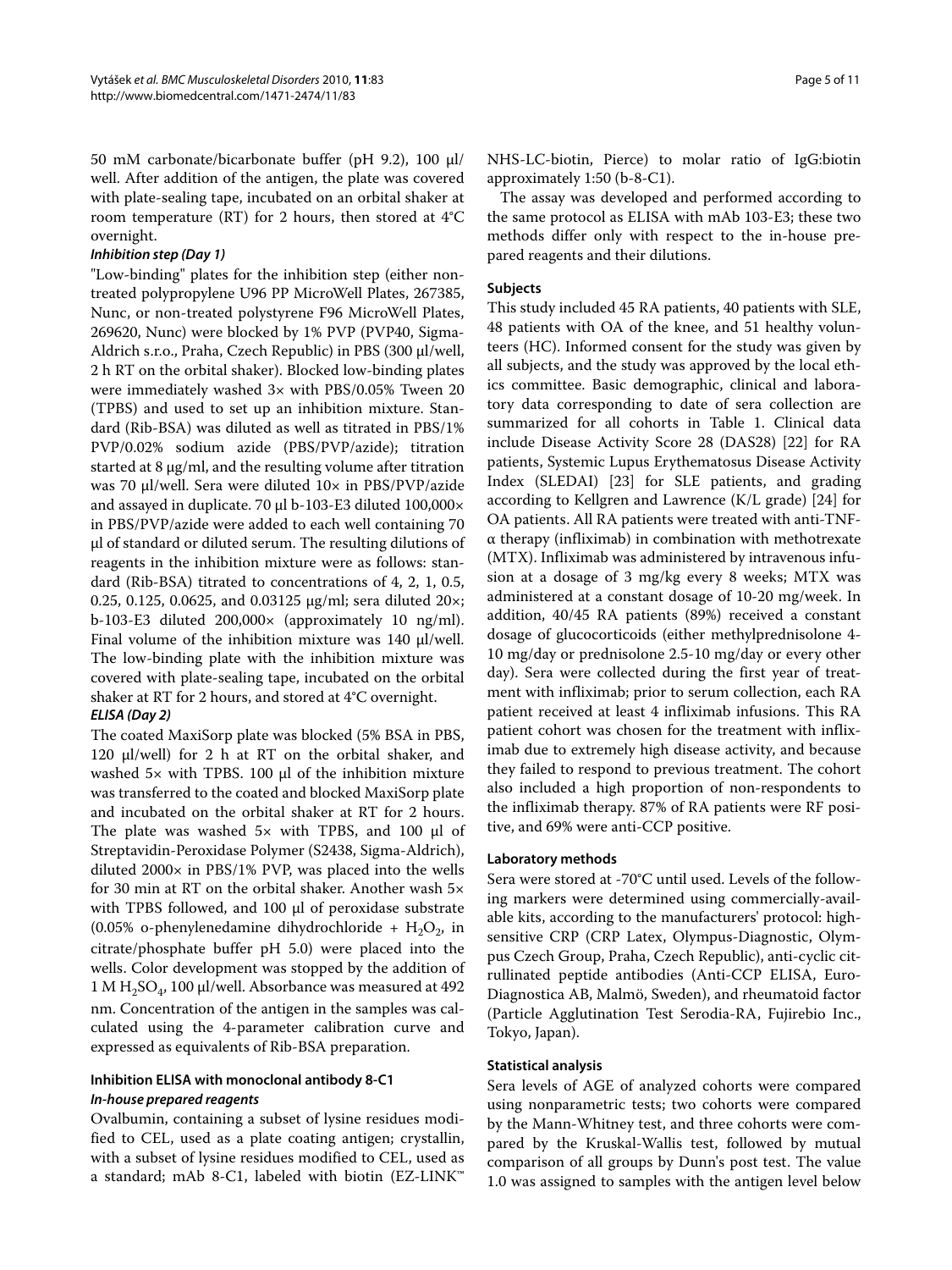|                             | <b>RA</b>         | <b>SLE</b>     | OA                           | HC          |
|-----------------------------|-------------------|----------------|------------------------------|-------------|
| N (males/females)           | 45 (12/33)        | 40 (4/36)      | 48 (13/25)                   | 51 (18/33)  |
| age (years)                 | $54 \pm 13***$    | $41 \pm 13***$ | $66 \pm 10*$                 | $44 \pm 15$ |
| disease duration<br>(years) | $13 \pm 7$        | $8 \pm 8$      | $8 \pm 7$                    |             |
| DAS28                       | $4.7 \pm 1.2$     |                |                              |             |
| SLEDAI                      |                   | $11.8 \pm 6.7$ |                              |             |
| K/L grade<br>(I/II/III/IV)  |                   |                | $2.6 \pm 0.8$<br>(2/22/17/7) |             |
| CRP (mg/l)                  | $15.0 \pm 19.2^+$ | $4.0 \pm 3.8$  | $4.0 \pm 3.3$                |             |
| ESR (mm/h)                  | $28 \pm 21$       |                |                              |             |

# <span id="page-5-0"></span>**Table 1: Major demographic, clinical, and laboratory characteristics of analyzed cohorts.**

RA - rheumatoid arthritis; SLE - systemic lupus erythematosus; OA - osteoarthritis; HC - healthy volunteers (controls). Continuous characteristics are expressed as mean ± SD. The proportion males/females in cohort of SLE patients was significantly different from other three cohorts that did not significantly differ from each other. \*The mean age of OA patients was significantly higher than the mean age of all three other cohorts; \*\*the mean age of RA patients was significantly lower then the mean age of OA patients but significantly higher than the mean age of subjects in SLE and HC cohorts; \*\*\* the mean age of subjects in SLE and HC cohorts did not significantly differ. †The mean level of CRP in sera of RA patients was significantly higher than the mean level of CRP in sera of patients with SLE and OA.

the limit of ELISA detection, to allow their inclusion in statistical analyses with nonparametric tests. The relationship between two variables was estimated by Spearman's nonparametric correlation. The proportion of males in all four cohorts was evaluated by chi-square test. P values lower then 0.05 were considered to be significant. Statistical analyses were performed using GraphPad Prism version 4.00 for Windows (GraphPad Software, San Diego, CA, USA).

#### **Results**

#### **AGE levels in RA sera**

We observed accumulation of both measured glycation products (CEL and antigen binding to mAb 103-E3) in sera of RA patients (Figure [3\)](#page-6-0). The difference was highly significant (P < 0.0001) when all three cohorts shown in Figure [3](#page-6-0) (RA, SLE, HC) were simultaneously compared. The significant increase of AGE levels in RA sera versus SLE sera, as well as versus HC sera, was confirmed (P < 0.001) by Dunn's post-test. Levels of both antigens in SLE and HC sera did not differ. Means ± standard deviation (SD) determined for all three cohorts and both antigens are shown in Table [2](#page-6-1). OA joined the list of diagnoses with significantly lower serum levels of antigenic AGE when compared with RA. OA sera were analyzed together with repeated analysis of RA sera, enabling direct comparison

of both diagnoses (Figure [4](#page-7-0)); the difference was again highly significant ( $P < 0.0001$ ). Means  $\pm$  SD appear in Table 2.

# **Correlation of AGE levels in RA sera with clinical and laboratory data**

Neither the levels of CEL nor the levels of 103-E3 antigen in RA sera correlated with RA activity measured by DAS28 score (Table 3). Levels of both antigens in RA sera did not correlate with age, gender, treatment with corticosteroids, levels of CRP, anti-CCP antibodies, or RF in sera (Table 3). The only significant correlation we observed  $(P = 0.0317)$  was the negative correlation between disease duration and concentration of 103-E3 antigen (Table [3](#page-7-1)). This correlation should not be considered significant, as we report the results of testing 7 independent null hypotheses for each ELISA; applying the Bonferroni correction for multiple hypothesis testing, a P-value accepted as significant at the 5% level should be less then 0.0073. However, also the P-value of the negative correlation between disease duration and CEL concentration was the lowest P-value calculated, although it did not reach statistical significance. Decrease of apparent AGE levels in RA sera with disease duration would make sense if, for example, autoantibodies reacting to AGE and interfering in assays gradually accumulated in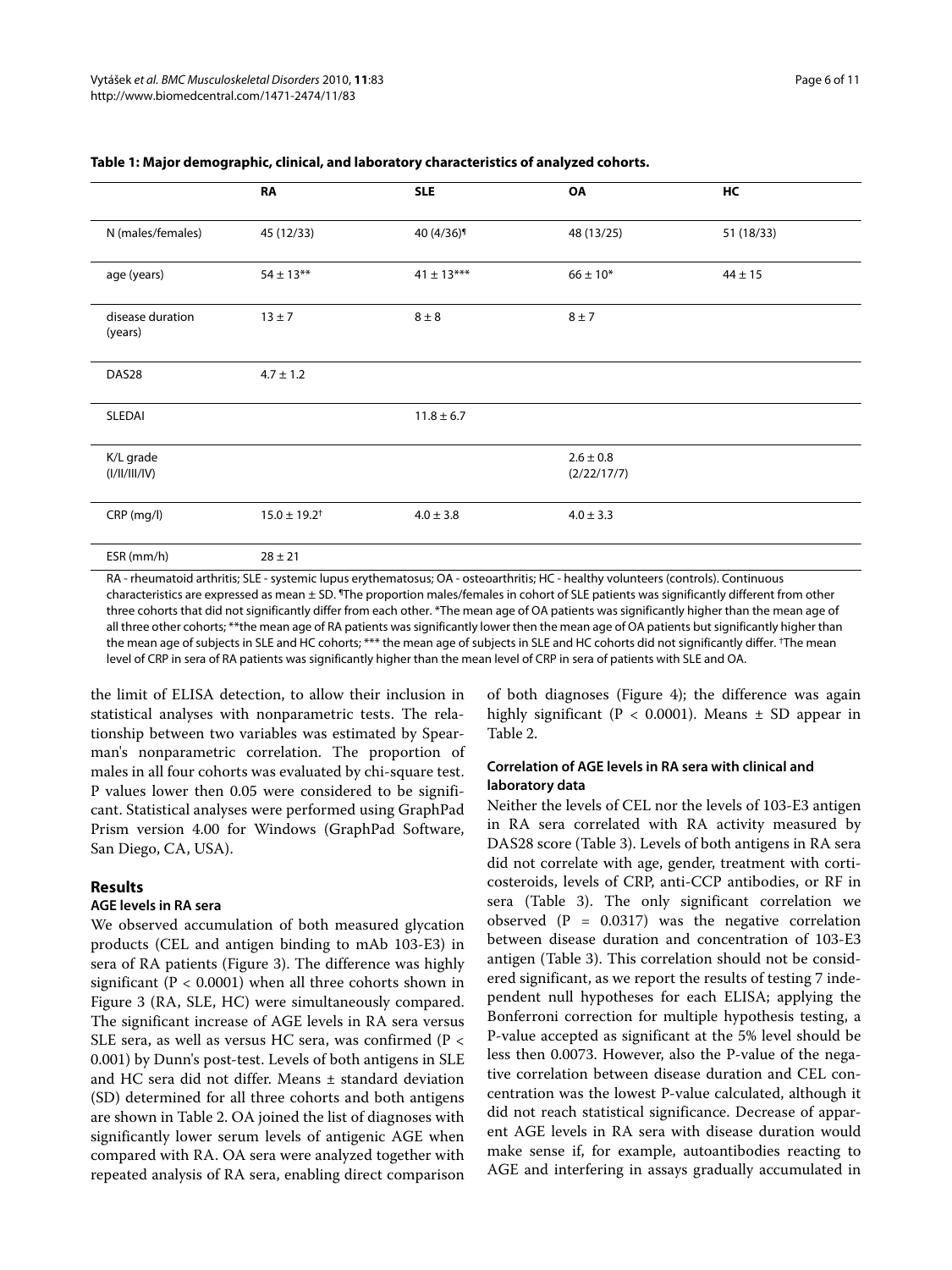|                                               | <b>RA versus SLE versus HC</b> |                   | <b>RA</b> versus OA |                   |                   |
|-----------------------------------------------|--------------------------------|-------------------|---------------------|-------------------|-------------------|
|                                               | <b>RA</b>                      | <b>SLE</b>        | HС                  | <b>RA</b>         | <b>OA</b>         |
| Equivalents of CEL-crystallin<br>$(\mu g/ml)$ | $4.87 + 1.989$                 | $2.92 \pm 1.140$  | $2.83 \pm 1.437$    | $5.413 \pm 2.631$ | $2.994 \pm 2.023$ |
| Equivalents of Rib-BSA<br>$(\mu g/ml)$        | $3.306 \pm 0.755$              | $2.287 \pm 0.675$ | $2.111 \pm 0.620$   | $2.993 \pm 0.668$ | $1.873 \pm 0.692$ |

### <span id="page-6-1"></span>**Table 2: Levels of CEL and antigen binding to mAb 103-E3 determined in all investigated cohorts.**

RA - rheumatoid arthritis; SLE - systemic lupus erythematosus; OA - osteoarthritis; HC - healthy volunteers (controls). Results are expressed as means ± standard deviation of equivalents of CEL-crystallin or Rib-BSA. Samples with the level of measured antigen below the detection limit of the assay were not included in the calculation; these were 1 RA, 5 SLE, and 7 HC samples, respectively, assayed for CEL in the part "RA versus SLE versus HC", and 19 OA samples assayed for CEL and 1 OA sample assayed for 103-E3 antigen in the part "RA versus OA".

RA sera during the course of the disease. Our preliminary data (Vilim and Vytášek, unpublished data) suggest that this hypothesis may be correct.

# **Discussion**

In the current study, we have extended the data on AGE in sera of RA patients. We determined AGE levels with ELISA, rather than the HPLC that has been used exclusively thus far. Additionally, we measured in sera two new AGE molecules, instead of only measuring pentosidine. To this purpose, we employed original in-house ELISAs with two new mAbs to AGE. We report the significant increase in mean levels of corresponding AGE in sera of RA patients.

Our results do not support the initially-published conclusion that AGE serum concentration correlates with RA activity and concentrations of inflammation markers. With the exception of disease duration, we did not identify associations of AGE levels with any RA attribute or inflammation marker included in this study. Indeed, upon examination of all published studies, correlation between serum/plasma pentosidine and laboratory markers/clinical indices appears equivocal. For example, four [[6,](#page-9-7)[9](#page-9-21)[,10](#page-9-22)[,12](#page-9-4)] of six studies confirmed statistically-significant positive correlations between serum pentosidine and CRP, but two [[8,](#page-9-6)[11\]](#page-9-23) did not. Correlation between DAS28 and serum pentosidine was reproduced only in one study [[9\]](#page-9-21) of four [\[8](#page-9-6)-[11\]](#page-9-23).

<span id="page-6-0"></span>

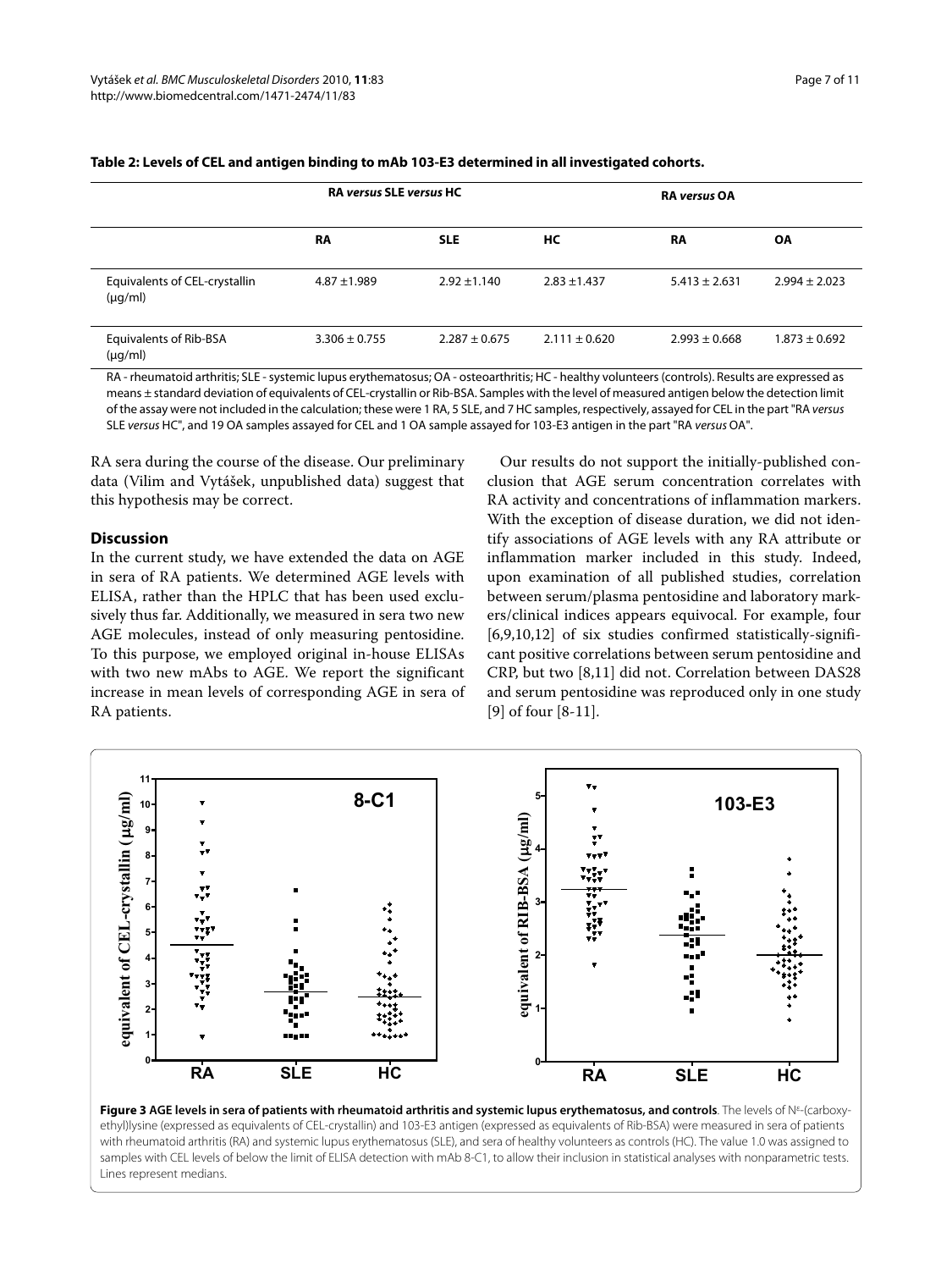<span id="page-7-0"></span>

lents of CEL-crystallin) and the level of 103-E3 antigen (expressed as equivalents of Rib-BSA) were measured in sera of patients with rheumatoid arthritis (RA) and osteoarthritis (OA). The value 1.0 was assigned to samples with CEL levels below the limit of detection of ELISA with mAb 8-C1, to allow their inclusion in statistical analyses with nonparametric test. Lines represent medians.

In fact, this discrepancy among correlation analyses is not surprising. Perhaps a fluctuation in mean blood glucose (reducing sugars) levels within the time interval that precedes serum collection may be the reason. Glycated proteins in the blood are considered to provide an integrated measure of blood glucose over a scale of days to weeks, as they reflect the mean blood glucose level over a period of their half-life [[25](#page-9-24)]. Since reactions that form AGE are not reversible, AGE slowly accumulate over the lifetime of a protein, and the extent of modification is thus a function of protein turnover. Presuming the random targeting of accessible lysines of serum proteins for glycation, the most modifications can be expected to be present on the most abundant serum protein, serum albumin. Indeed, the extent of albumin glycation accounts for more than half of total plasma protein glycation [\[26\]](#page-9-25); of the 59 lysines present in human serum albumin, 31 have been found to be glycated *in vivo* [\[27](#page-9-26)].

|                     | <b>CEL</b> |        | 103-E3 antigen |        |
|---------------------|------------|--------|----------------|--------|
|                     | Spearman r | P      | Spearman r     | P      |
| DAS28               | $-0.0861$  | 0.5783 | $-0.1032$      | 0.5051 |
| Age                 | $-0.1367$  | 0.3879 | $-0.0940$      | 0.5485 |
| Disease duration    | $-0.1945$  | 0.2114 | $-0.3244$      | 0.0317 |
| <b>CRP</b>          | $-0.1204$  | 0.4420 | 0.0971         | 0.5306 |
| anti-CCP titer      | $-0.0974$  | 0.5407 | $-0.1170$      | 0.4604 |
| <b>RF</b> titer     | $-0.1173$  | 0.4651 | 0.0191         | 0.9043 |
| corticosteroid dose | 0.0472     | 0.7813 | 0.1884         | 0.2574 |

<span id="page-7-1"></span>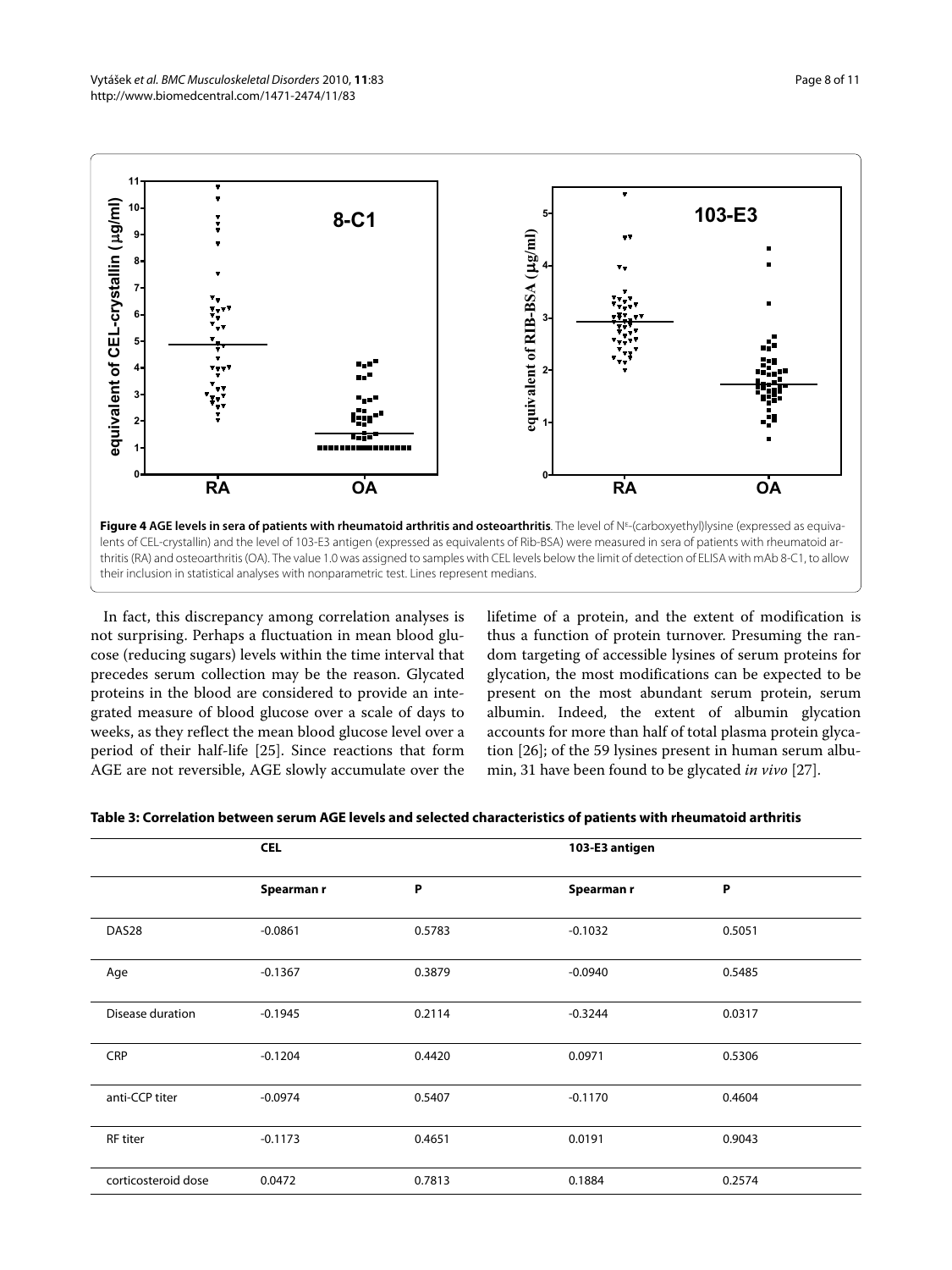Specific albumin glycation depends on its half-life, and with an average life span of approximately 20 days, glycated albumin is considered to be an indicator of midterm (2-3 weeks prior to serum sampling) glycemic control [[28\]](#page-9-27). Hence, the correct approach for assessing correlation between serum AGE levels and RA activity would be to assess the correlation between a specific protein modification level and a synovitis, present in all joints in the body during the interval of this protein's half-life. Similarly, when calculating the correlation between serum AGE levels and laboratory inflammation markers, half-lives of a selected glycated protein and a selected inflammation marker in serum should be comparable, unless there is evidence that the level of the selected marker was stable over the given time interval. Accordingly, we also believe that a hypothetical age effect on the AGE levels we have measured is improbable. While the gradual accumulation of AGE with age on long-lived proteins is well-documented [[29\]](#page-10-0), in serum all proteins have short- to mid-term half-lives, and thus glycation would be affected by their actual fluctuations during this time interval, rather then by patient age. While the mean age of subjects in the RA cohort may be a cause of concern from the viewpoint of the effect of age, being higher than the mean age in the SLE and HC cohorts, the mean age of subjects in OA cohort was higher compared with RA cohort.

There is no doubt that AGE levels in RA sera/plasma are increased, as this increase has been reported for pentosidine in six papers by five independent groups. In fact, RA is the disease with the highest mean level of pentosidine in serum/plasma of all diseases investigated so far, even higher than the mean level found in sera/plasma of diabetic patients [\[5](#page-9-8),[12](#page-9-4)]. This last finding was corroborated for both AGE measured here (Vilim and Vytášek, unpublished results). All patients in our RA cohort were treated with MTX and with infliximab. Both of these treatments have been independently shown to reduce levels of pentosidine in RA sera [\[9](#page-9-21)[,10](#page-9-22)], and thus the levels of AGE we have measured here would likely be even higher in untreated RA patients.

What is the participation of the receptor for advanced glycation end-products (RAGE)? AGE, *via* RAGE signaling, amplify the inflammatory response [\[30](#page-10-1)], and in this way likely play a role in sustaining chronic inflammation. It has to be borne in mind, however, that RAGE binds several discrete families of structurally dissimilar ligands in addition to AGE. Furthermore, the AGE designation also involves a diverse class of heterogeneous compounds, and not all AGE activate RAGE. More RAGE ligands likely exist within the AGE group, but only CML has been unambiguously demonstrated to be a RAGE ligand so far [\[31\]](#page-10-2). Pentosidine, on the other hand, does

not seem to bind RAGE [[18](#page-9-14)]. Although accumulation of AGE generally can contribute to the perpetuation of chronic inflammation in RA synovia, the cause of their accumulation remains obscure.

Oxidative stress resulting in the generation of free radicals in inflamed joints has been suggested to cause increased formation of AGE in RA. This hypothesis seems to be in agreement with our observation that the mean DAS28 value in our RA patient cohort at the time of sera collection still indicated increased disease activity. Additionally, the mean level of CRP in RA sera was also significantly increased compared with SLE and OA sera. However, CRP and AGE levels in RA sera did not correlate and seemed to be independent of each other (Table [3](#page-7-1)) while, as expected, CRP levels correlated significantly with DAS28 (data not shown).

An alternative hypothesis of autoimmunity, currently gaining experimental support, would also explain the available data. We propose to look for an opposite causality; rather than RA causing increased glycation, perhaps individuals prone to nonenzymatic glycation of proteins (for whatever reason) may be more likely to develop RA. This working hypothesis is plausible and attractive, since glycation forms new antigenic determinants on proteins. This type of connection has been already demonstrated for a different class of posttranslational protein modification, represented by conversion of arginine to citrulline, in a large subset of RA patients [\[32](#page-10-3)]. RA is an extremely complex disease, with an etiology involving the interplay of (at least) genetic predisposition, environmental factors, and immunity to self molecules made immunogenic by posttranslational modification [[33\]](#page-10-4). Recent reviews contain many examples of different posttranslational modifications within target proteins leading to the breaking of immunological tolerance and induction of autoimmunity [[34](#page-10-5)[-37](#page-10-6)]. The process would ultimately lead to the development of "genuine" autoantibodies by epitope spreading.

It has long been known that glycosylation patterns of the IgG constant region are skewed toward less galactosylated variants in patients with RA [[38\]](#page-10-7). It was hypothesized that incomplete galactosylation may be responsible for the induction of RF in RA [[39\]](#page-10-8) but the support for this hypothesis is weak and indirect [[40](#page-10-9),[41\]](#page-10-10). However, RA sera contain autoantibodies against agalactosyl IgG [\[42](#page-10-11)[,43](#page-10-12)]. Another group reported detection of autoantibodies to IgG that has been modified by binding AGE in sera of RA patients [\[44](#page-10-13)[,45](#page-10-14)]. Hence, abnormal glycation of IgG in patients with RA was already related to induction of autoantibodies. We believe that the possibility this effect pertains also other serum proteins merits experimental testing. The antibodies we have developed could become useful tools in this effort.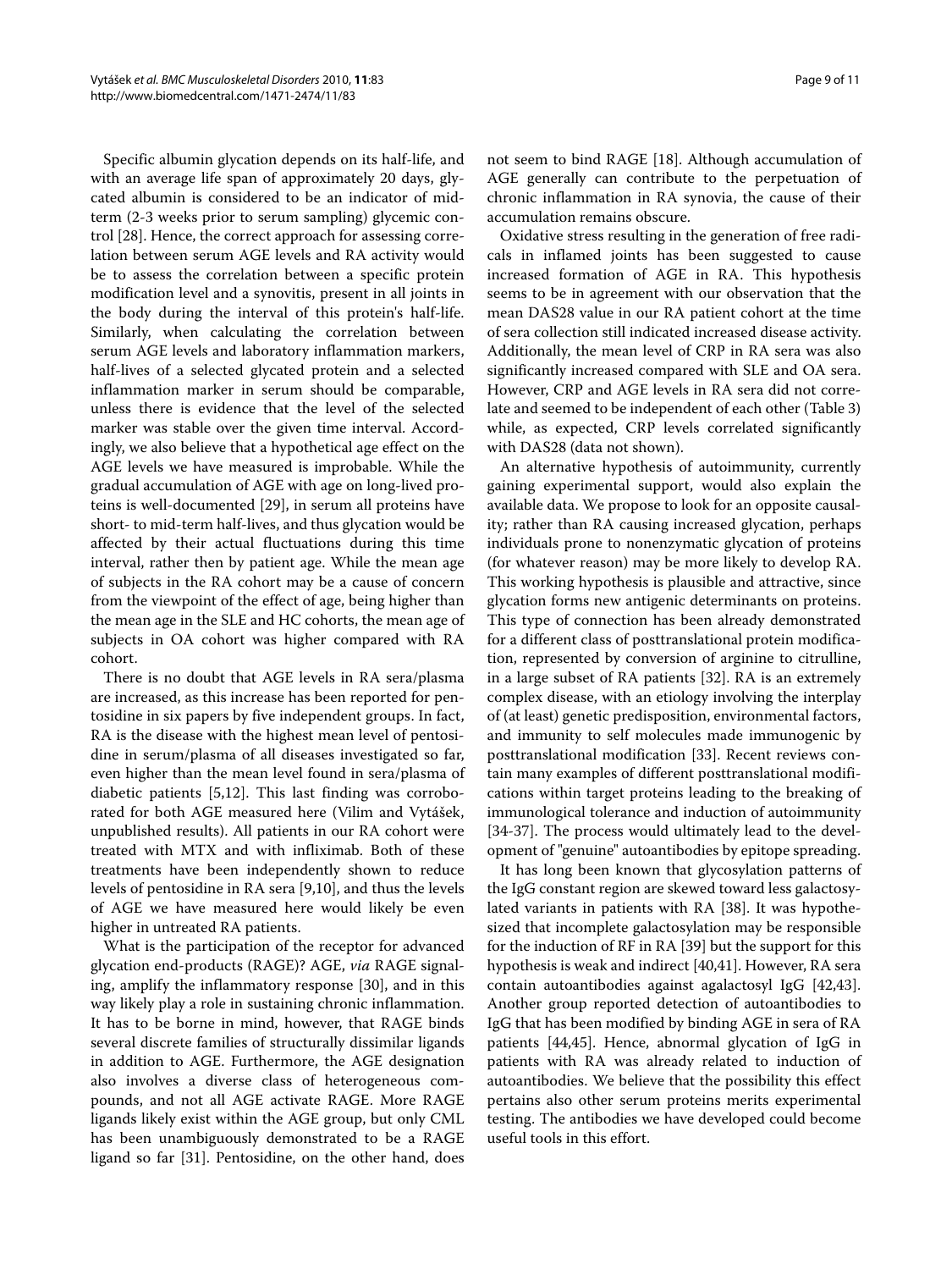# **Conclusion**

We report the highly specific increase of two advanced glycation end-products in sera of patients with rheumatoid arthritis. This increase could be explained neither by RA activity nor by inflammation. We propose a working hypothesis that presumes the existence of a link between AGE formation and the induction of autoimmunity.

#### **Abbreviations**

AGE: advanced glycation end-products; CML: Nε-(carboxymethyl)lysine; CEL: Nε-(carboxyethyl)lysine; RA: rheumatoid arthritis; SLE: systemic lupus erythematosus; OA: osteoarthritis; HC: healthy control; mAb: monoclonal antibody; RF: rheumatoid factor; ELISA: enzyme-linked immuno-sorbent assay; HPLC: high-performance liquid chromatography; MTX: methotrexate; Rib-BSA: bovine serum albumin modified with ribose; b-103-E3: monoclonal antibody 103-E3 labeled with biotin; b-8-C1: monoclonal antibody 8-C1 labeled with biotin; PVP: polyvinylpyrrolidone; PBS: phosphate-buffered saline; TPBS: phosphate-buffered saline with 0.05% Tween 20; RAGE: receptor for advanced glycation end-products.

#### **Competing interests**

The authors declare that they have no competing interests.

#### **Authors' contributions**

RV developed monoclonal antibodies. LŠ assembled, characterized, and managed the cohort of patients with rheumatoid arthritis. VV designed and organized the study and drafted a manuscript. All authors read and approved the final manuscript.

#### **Acknowledgements**

This study was supported by grant NR/9122-4 from IGA, MZ XKR. We are greatly indebted to Prof. C. Dostál for providing sera of patients with SLE, to Dr L. Šenolt for providing sera of patients with OA, and to Dr M. Braun for sharing serum samples with known concentration of pentosidine. We thank all members of our "healthy controls" cohort for donation of sera, and M. Horáčková a H. Жerná for technical assistance.

#### **Author Details**

1Department of Medical Chemistry and Biochemistry, 2nd Faculty of Medicine, Charles University, V Úvalu 84, Praha, CZ-150 06, Czech Rep and 2Institute of Rheumatology, Na Slupi 4, Praha, CZ-128 50, Czech Rep

#### Received: 1 December 2009 Accepted: 3 May 2010 Published: 3 May 2010

#### **References**

- <span id="page-9-0"></span>Ikeda K, Higashi T, Sano H, Jinnouchi Y, Yoshida M, Araki T, Ueda S, Horiuchi S: Nε-(carboxymethyl)lysine protein adduct is a major immunological epitope in proteins modified with advanced glycation end products of the Maillard reaction**[.](http://www.ncbi.nlm.nih.gov/entrez/query.fcgi?cmd=Retrieve&db=PubMed&dopt=Abstract&list_uids=8672512)** Biochemistry 1996, 35:8075-8083.
- <span id="page-9-1"></span>2. Sell DR, Monnier VM: Structure elucidation of a senescence cross-link from human extracellular matrix. Implication of pentoses in the aging process**[.](http://www.ncbi.nlm.nih.gov/entrez/query.fcgi?cmd=Retrieve&db=PubMed&dopt=Abstract&list_uids=2513322)** J Biol Chem 1989, 264:21597-21602.
- <span id="page-9-2"></span>Zhang Q, Ames JM, Smith RD, Baynes JW, Metz TO: A perspective on the Maillard reaction and the analysis of protein glycation by mass spectrometry: probing the pathogenesis of chronic disease**.** J Peoteome Res 2009, 8:754-769.
- <span id="page-9-3"></span>4. Takahashi M, Suzuki M, Kushida K, Miyamoto S, Inoue T: Relationship between pentosidine levels in serum and urine and activity in rheumatoid arthritis**.** Brit J Rheumatol 1997, 36:637-642.
- <span id="page-9-8"></span>5. Rodriguez-Garcia J, Requena JR, Rodriguez-Segade S: Increased concentrations of serum pentosidine in rheumatoid arthritis**.** Clin Chem 1998, 44:250-255.
- <span id="page-9-7"></span>6. Chen JR, Takahashi M, Suzuki M, Kushida K, Miyamoto S, Inoue T: Comparison of the concentration of pentosidine in the synovial fluid, serum and urine of patients with rheumatoid arthritis and osteoarthritis**[.](http://www.ncbi.nlm.nih.gov/entrez/query.fcgi?cmd=Retrieve&db=PubMed&dopt=Abstract&list_uids=10587559)** Rheumatology (Oxford) 1999, 38:1275-1278.
- <span id="page-9-5"></span>7. Hein GE, Köhler M, Oelzner P, Stein G, Franke S: The advanced glycation end-product pentosidine correlates to IL-6 and other relevant

inflammatory markers in rheumatoid arthritis**[.](http://www.ncbi.nlm.nih.gov/entrez/query.fcgi?cmd=Retrieve&db=PubMed&dopt=Abstract&list_uids=15580352)** Rheumatol Int 2005, 26:137-141.

- <span id="page-9-6"></span>8. Šenolt L, Braun M, Vencovský J, Šedová L, Pavelka K: Advanced glycation end-product pentosidine is not a relevant marker of disease activity in patients with rheumatoid arthritis**.** Physiol Res 2007, 56:771-777.
- <span id="page-9-21"></span>9. Kageyama Y, Takahasi M, Nagafusa T, Torikai E, Nagano A: Methotrexate reduces the levels of pentosidine and 8-hydroxy-deoxy guanosine in patients with rheumatoid arthritis**.** Mod Rheumatol 2007, 17:398-402.
- <span id="page-9-22"></span>10. Kageyama Y, Takahasi M, Ichikawa T, Torikai E, Nagano A: Reduction of oxidative stress marker levels by anti-TNFα antibody, infliximab, in patients with rheumatoid arthritis**.** Clin Exp Rheumatol 2008, 26:73-80.
- <span id="page-9-23"></span>11. Kageyama Y, Takahasi M, Nagafusa T, Torikai E, Nagano A: Etarnecept reduces the oxidative stress marker levels in patients with rheumatoid arthritis**.** Rheumatol Int 2008, 28:245-251.
- <span id="page-9-4"></span>12. Miyata T, Ishiguro N, Yasuda Y, Ito T, Nangaku M, Iwata H, Kurokawa K: Increased pentosidine, an advanced glycation end-product, in plasma and synovial fluid from patients with rheumatoid arthritis and its relation with inflammatory markers**.** Biochem Biophys Res Commun 1998, 244:45-49.
- <span id="page-9-9"></span>13. Izuhara Y, Miyata M, Ueda Y, Suzuki D, Asahi K, Inagi R, Sakai H, Kurokawa K: A sensitive and specific ELISA for plasma pentosidine**.** Nephrol Dial Transplant 1999, 14:576-580.
- <span id="page-9-10"></span>14. Sanaka T, Funaki T, Tanaka T, Hoshi S, Niwayama J, Taitoh T, Nishimura H, Higuchi C: Plasma pentosidine levels measured by a newly developed method using ELISA in patients with chronic renal failure**.** Nephron 2002, 91:64-73.
- <span id="page-9-11"></span>15. Horiuchi S, Araki N, Morino Y: Immunochemical approach to characterize advanced glycation end products of the Maillard reaction. Evidence for the presence of a common structure**.** J Biol Chem 1991, 266:7329-7332.
- <span id="page-9-12"></span>16. Koito W, Araki T, Horiuchi S, Nagai R: Conventional antibody against Nε- (carboxymethyl)lysine (CML) shows cross-reaction to Nε- (carboxyethyl)lysine (CEL): immunochemical quantification of CML with a specific antibody**.** J Biochem (Tokyo) 2004, 136:831-837.
- <span id="page-9-13"></span>17. Nagai R, Fujiwara Y, Mera K, Yamagata K, Sakashita M, Takeya M: Immunochemical detection of Nε-(carboxyetlyl)lysine using a specific antibody**.** J Immunol Met 2008, 332:112-120.
- <span id="page-9-14"></span>18. Valencia JV, Weldon SC, Quinn D, Kiers GH, DeGroot J, TeKoppele JM, Hughes TE: Advanced glycation end product ligands for the receptor for advanced glycation end products: biochemical characterization and formation kinetics**.** Anal Biochem 2004, 324:68-78.
- <span id="page-9-15"></span>19. Ahmed MU, Brinkmann Frye E, Degenhardt TP, Thorpe SR, Baynes JW: Nε- (carboxyetlyl)lysine, a product of the chemical modification of proteins by methylglyoxal, increases with age in human lens proteins**.** Biochem J 1997, 324:565-570.
- <span id="page-9-16"></span>20. Stenger DA, Kubiniec RT, Purucker WJ, Liang H, Hui SW: Optimization of electrofusion parameters for efficient production of murine hybridomas**.** Hybridoma 1988, 7:505-518.
- <span id="page-9-17"></span>21. Haycock JW: Polyvinylpyrrolidone as a blocking agent in immunochemical studies**.** Anal Biochem 1993, 208:397-399.
- <span id="page-9-18"></span>22. Prevoo ML, van T'Hof MA, Kuper HH, van Leeuwen MA, Putte LB van De, van Riel PL: Modified disease activity scores that include twenty-eightjoint counts. Development and validation in a prospective longitudinal study of patients with rheumatoid arthritis**.** Arthritis Rheum 1995, 38:44-48.
- <span id="page-9-19"></span>23. Bombardier C, Gladman DD, Urowitz MB, Caron D, Chang CH: Derivation of the SLEDAI. A disease activity index for lupus patients. The committee on prognosis studies in SLE**.** Arthritis Rheum 1992, 35:630-640.
- <span id="page-9-20"></span>24. Kellgren JH, Lawrence JS: Radiological assesment of osteoarthritis**.** Ann Rheum Dis 1957, 16:494-501.
- <span id="page-9-24"></span>25. Misciagna G, De Michele G, Trevisan M: Non enzymatic glycated proteins in the blood and cardiovascular disease**.** Curr Pharm Des 2007, 13:3688-3695.
- <span id="page-9-25"></span>26. Baynes JW, Thorpe SR, Murtiashaw MH: Nonenzymatic glucosylation of lysine residues in albumin**.** Methods Enzymol 1984, 106:88-98.
- <span id="page-9-26"></span>27. Zhang Q, Tang N, Schepmoes AA, Phillips LS, Smith RD, Metz TO: Proteomic profiling of nonenzymatically glycated proteins in human plasma and erythrocyte membranes**.** J Peoteome Res 2008, 7:2025-2032.
- <span id="page-9-27"></span>28. Schleicher ED, Olgemöller B, Wiedenmann E, Gerbitz KD: Specific glycation of albumin depends on its half-life**.** Clin Chem 1993, 39:625-628.